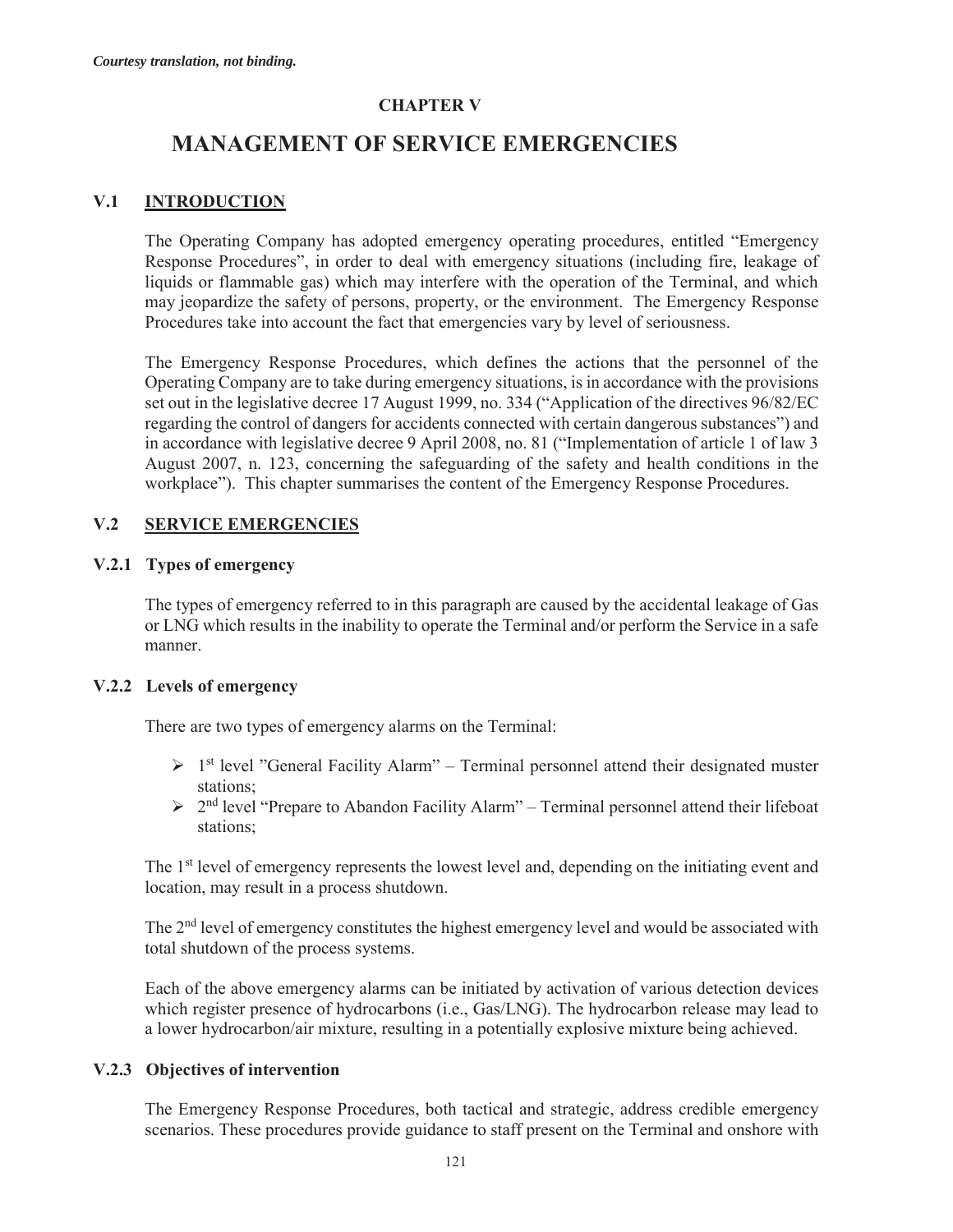regard to appropriate response measures to be taken for the type of emergency.

The objectives of the Emergency Response Procedures are the following:

- $\triangleright$  provide both general and specific instructions (depending on the kind of task performed at the facilities) in order to effectively deal with the emergency;
- $\triangleright$  provide a classification of the types of emergencies arisen and allow their rapid identification;
- $\geq$  eliminate as quickly as possible any cause which may affect the safety of persons and of the environment;
- $\triangleright$  eliminate as quickly as possible any cause which may increase the accident's seriousness or its consequences (escalation);
- $\triangleright$  initiate the necessary actions in order to maintain and re-establish the functioning of the facilities as appropriate and when safe to do so;
- $\triangleright$  contact the relevant operators within a reasonable timeframe.

## **V.2.4 Description of the emergency alarm system**

#### 2.4.1 Alarms

The alarm system utilizes two different tones and lights to clearly differentiate alarm category.

#### 2.4.2 Personnel

The operating instructions (commonly referred to on onshore facilities as a "Station Bill") provide guidance to personnel on the actions which are to be taken on initiation of either alarm. Specific reference is made to the duties of workers on the facility who have been assigned specific "emergency response" roles and responsibilities.

## 2.4.3 Means of communication

The Operating Company utilizes a variety of communication systems to ensure that the location of personnel assigned "emergency response" duties is known to the Operating Company's incident command team.

#### 2.4.4 Available documentation

The cartographic and technical documentation, useful for dealing with and resolving the emergency situation (such as the procedures for the safe operation and the restarting of the facilities) are available in the "Central Control Room", which is used as the incident command centre.

#### 2.4.5 External communications

The person in charge, designated by the Operating Company, will inform the onshore operations manager of all incidents that initiate the facility alarm systems. The onshore operation manager will ensure that the external subjects indicated below are advised of the incident as soon as reasonably practicable:

- (i) Transportation Company dispatching;
- (ii) the Prefecture;
- (iii) the Maritime Authority (the officer on guard);
- (iv) the office responsible for police force "Questura";